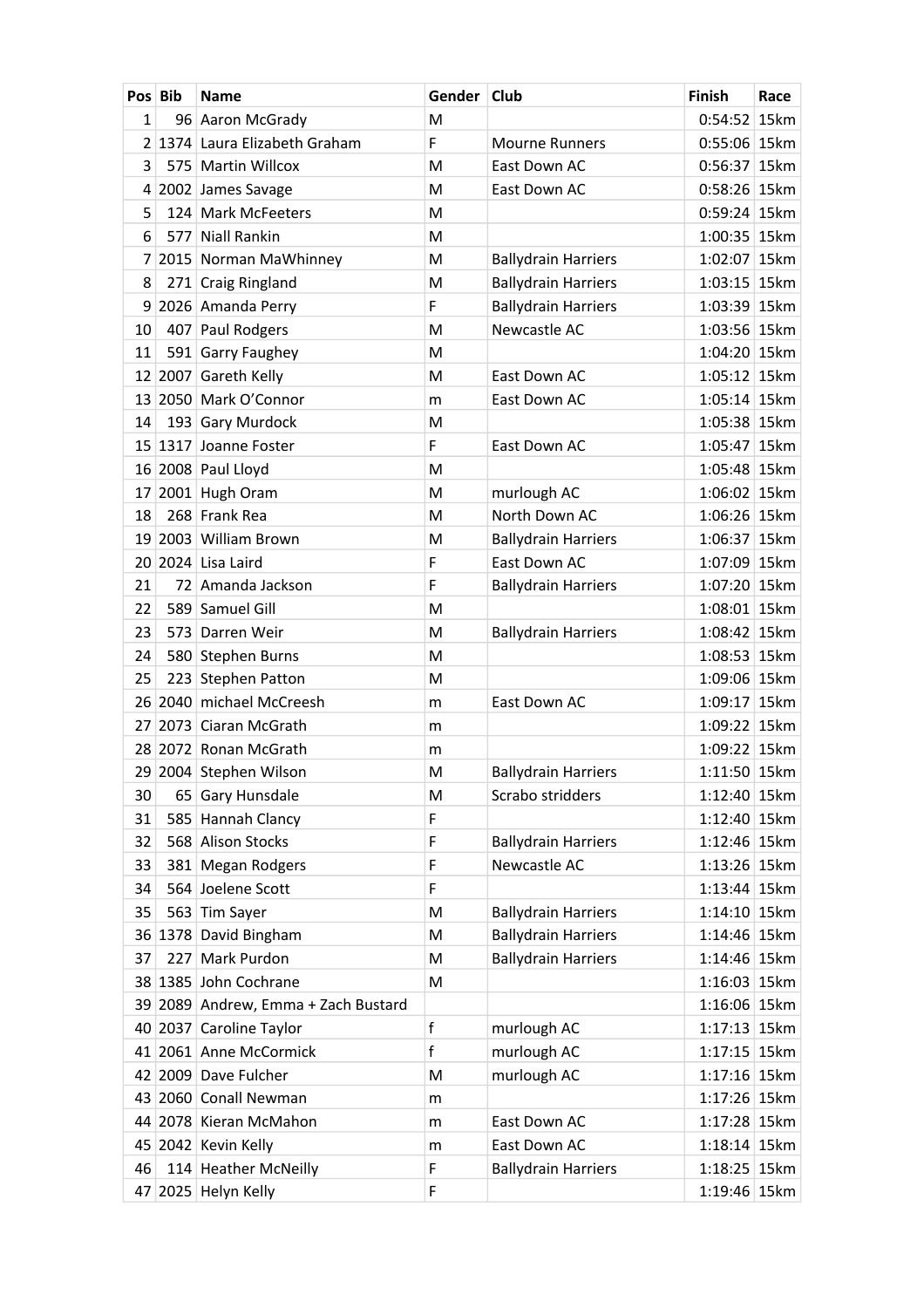| 48 | 56 Robin Horner           | M  | <b>Ballydrain Harriers</b> | 1:20:16 15km    |  |
|----|---------------------------|----|----------------------------|-----------------|--|
|    | 49 2017 Sandy O'Neill     | F. | <b>Ballydrain Harriers</b> | 1:20:17 15km    |  |
|    | 50 1382 Paddy Cashman     | М  |                            | $1:20:25$ 15 km |  |
|    | 51 2043 Damien Curran     | m  |                            | 1:20:54 15km    |  |
| 52 | 596 Jenny Powell          | F  | Orangegrove AC             | 1:21:05 15km    |  |
| 53 | 570 Laura Totton          | F  |                            | 1:21:26 15km    |  |
|    | 54 1394 Patricia Galloway | F  | East Down AC               | $1:21:59$ 15 km |  |
|    | 55 2063 Liz O'Hegan       | f  | East Down AC               | 1:21:59 15km    |  |
|    | 56 1320 Peter Moffett     | M  |                            | 1:22:09 15km    |  |
|    | 57 1383 David Cassidy     | М  | St Peter's AC              | 1:22:28 15km    |  |
| 58 | 130 Andrea Mockford       | F  | <b>Ballydrain Harriers</b> | 1:22:46 15km    |  |
| 59 | 66 Alper Hutchison        | М  | <b>Ballydrain Harriers</b> | 1:22:46 15km    |  |
|    | 60 1391 Mark Elliott      | M  | <b>Ballydrain Harriers</b> | 1:22:47 15km    |  |
| 61 | 229 Wendy Purdon          | F  | <b>Ballydrain Harriers</b> | 1:22:53 15km    |  |
| 62 | 595 Alison Hall-Thompson  | F  | Orangegrove AC             | 1:22:56 15km    |  |
| 63 | 594 Sarah Wilson          | F  | Orangegrove AC             | 1:22:57 15km    |  |
|    | 64 1398 Joan Gracey       | F  |                            | 1:23:04 15km    |  |
|    | 65 2053 Sean Sealey       | m  | East Down AC               | 1:23:08 15km    |  |
|    | 66 2065 Cathy Burke       | f  | East Down AC               | 1:23:10 15km    |  |
|    | 2064 Helen Vint           | f  | East Down AC               | 1:23:10 15km    |  |
| 67 |                           |    |                            |                 |  |
| 68 | 128 Joanna Miskelly       | F  | <b>Crossgar Harriers</b>   | $1:23:10$ 15km  |  |
|    | 69 2018 Shane McCay       | М  | <b>Crossgar Harriers</b>   | 1:23:11 15km    |  |
|    | 70 2087 Adrian Magee      | m  |                            | $1:23:12$ 15 km |  |
| 71 | 576 Ally Wilson           | F  | <b>Ballydrain Harriers</b> | 1:23:34 15km    |  |
| 72 | 81 Shirley McCloskey      | F  | <b>Ballydrain Harriers</b> | 1:23:37 15km    |  |
|    | 73   1399   Phil Graham   | M  |                            | 1:25:18 15km    |  |
|    | 74 2066 Ciara Magee       | f  |                            | 1:25:43 15km    |  |
| 75 | 579 Maurick King          | M  | <b>Apex Fitness</b>        | 1:26:19 15km    |  |
| 76 | 578 Gemma Trainor         | F  | <b>Apex Fitness</b>        | $1:26:19$ 15 km |  |
|    | 77 1377 Anne Basten       | F  |                            | 1:26:25 15km    |  |
|    | 78 2019 Paul Cassidy      | M  | St Peter's AC              | 1:26:36 15km    |  |
|    | 79 2051 Barry McVeigh     | m  | <b>Crossgar Harriers</b>   | 1:26:46 15km    |  |
| 80 | 592 Catherine Brady       | F  |                            | 1:27:01 15km    |  |
|    | 81 2067 Barry McKermett   | M  |                            | 1:27:45 15km    |  |
|    | 82 1390 Peter Dunseath    | M  | <b>Ballydrain Harriers</b> | 1:28:07 15km    |  |
| 83 | 581 Elsie Colmer          | F  |                            | 1:29:12 15km    |  |
|    | 84 2090 AN Other          |    |                            | 1:29:31 15km    |  |
|    | 85 1381 Jennifer Brown    | F  | <b>Ballydrain Harriers</b> | 1:30:51 15km    |  |
| 86 | 55 Judith Hoey            | F  | <b>Ballydrain Harriers</b> | $1:30:51$ 15km  |  |
| 87 | 288 Gemma Roddy           | F  | <b>Ballygalget AC</b>      | $1:33:13$ 15 km |  |
|    | 88 1392 Sharon English    | F  |                            | 1:35:02 15km    |  |
|    | 89 2059 Paula McGibbin    | f  | murlough AC                | 1:35:44 15km    |  |
| 90 | 567 James Smyth           | M  |                            | 1:36:59 15km    |  |
| 91 | 259 Joe Quinn             | M  | East Down AC               | 1:37:02 15km    |  |
|    | 92 1393 Colin Galloway    | M  | <b>Ballydrain Harriers</b> | 1:38:07 15km    |  |
|    | 93 2046 Robert Miskelly   | m  | East Down AC               | 1:38:09 15km    |  |
|    | 94 1386 Jo-Anne Crooks    | F  | <b>Ballydrain Harriers</b> | 1:38:22 15km    |  |
|    | 95 1396 Michael Gilmore   | M  | <b>Ballydrain Harriers</b> | 1:39:49 15km    |  |
|    |                           |    |                            |                 |  |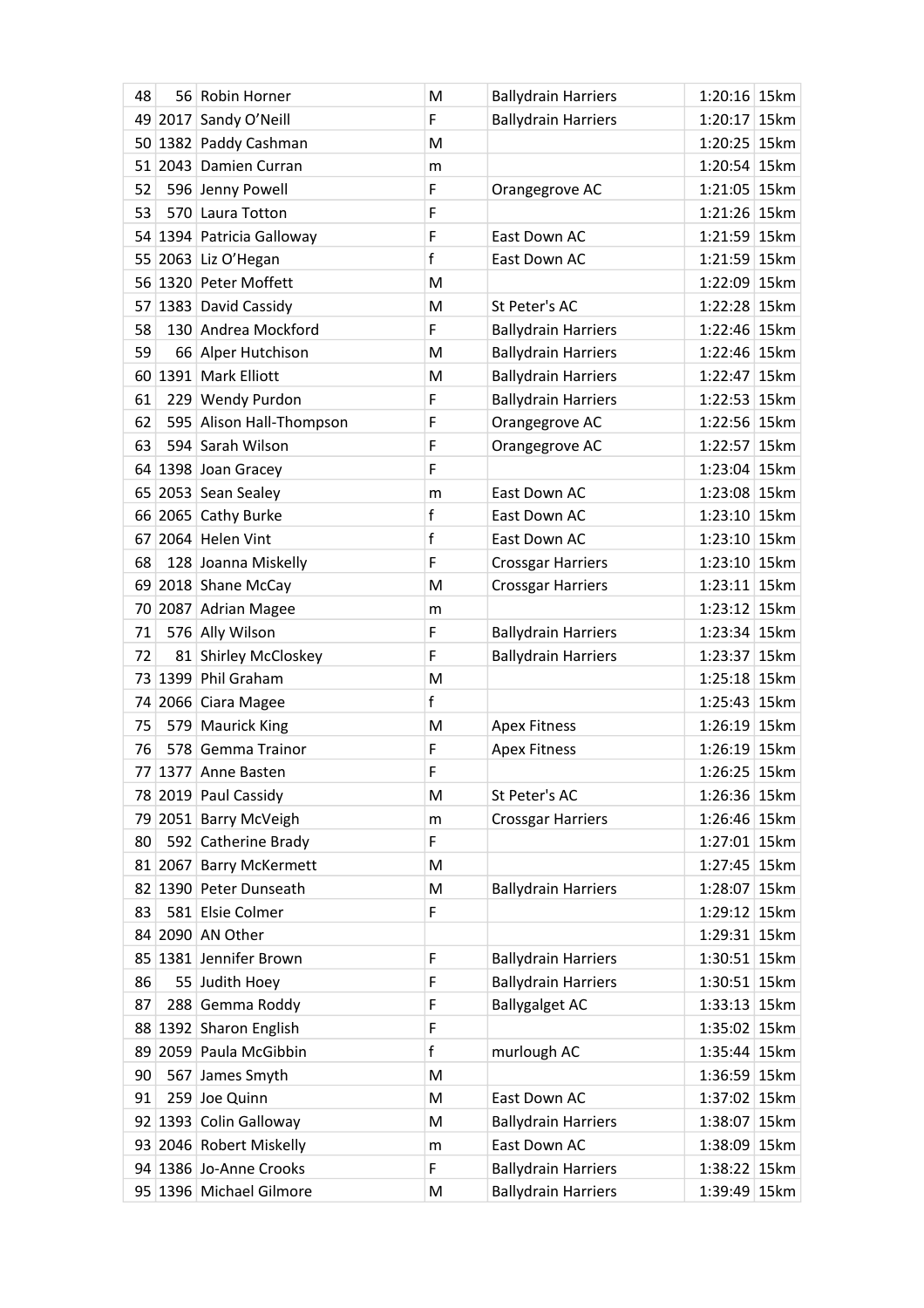| 96  |     | 79 Valerie Martin           | F            | <b>Ballydrain Harriers</b> | 1:39:50 15km    |  |
|-----|-----|-----------------------------|--------------|----------------------------|-----------------|--|
| 97  |     | 187 Lesley Moreland         | F            | <b>Ballydrain Harriers</b> | 1:46:34 15km    |  |
| 98  | 127 | Stephanie Mcveigh           | F            | <b>Ballydrain Harriers</b> | 1:46:34 15km    |  |
| 99  |     | 416 Joanna Sayer            | F            | <b>Ballydrain Harriers</b> | $1:46:35$ 15 km |  |
| 100 |     | 574 Sandra Weir             | F            | <b>Ballydrain Harriers</b> | 1:54:42 15km    |  |
|     |     |                             |              |                            |                 |  |
|     |     | 1 2055 Matthew McGrattan    | m            | East Down AC               | $0:26:45$ 7 km  |  |
|     |     | 2 2069 Callum McCabe        | m            | lagan valley ac            | 0:27:00 7km     |  |
|     |     | 3 2077 Catherine O'Connor   | f            | East Down AC               | $0:27:23$ 7 km  |  |
|     |     | 4 2041 Chris O'Connor       | m            | East Down AC               | $0:28:43$ 7 km  |  |
|     |     | 5 1319 Kirsti Foster        | F            | East Down AC               | $0:28:47$ 7 km  |  |
|     |     | $6 1318 $ Lucy Foster       | F            | East Down AC               | $0:28:48$ 7 km  |  |
|     |     | 7 2036 Eamon McCann         | m            | murlough AC                | 0:29:09 7km     |  |
| 8   |     | 572 Deirdre Weatherall      | F            |                            | $0:29:28$ 7 km  |  |
|     |     | 9 2076 Mackenzie Murray     | m            | East Down AC               | 0:29:39 7km     |  |
|     |     | 10 2062 Callum Kent         | m            | East Down AC               | $0:31:18$ 7 km  |  |
|     |     | 11 2068 Virginia Ervine     | $\mathsf{f}$ | <b>Mourne Runners</b>      | $0:31:26$ 7 km  |  |
|     |     | 12 1316 Jodi Foster         | F            |                            | $0:31:31$ 7 km  |  |
| 13  |     | 73 Jim Johnston             | M            | Newcastle AC               | $0:31:54$ 7 km  |  |
|     |     | 14 2034 Sharon Frazer       | $\mathsf{f}$ |                            | $0:33:17$ 7 km  |  |
|     |     | 15 2033 Jonny Frazer        | m            |                            | $0:33:25$ 7 km  |  |
|     |     | 16 2071 Tom McClean         | m            | East Down AC               | $0:33:27$ 7 km  |  |
|     |     | 17 2012 Catherine Miskelly  | F            | <b>Ballydrain Harriers</b> | $0:34:12$ 7 km  |  |
|     |     | 18 1389 Gary Denvir         | M            | <b>Apex Fitness</b>        | $0:34:23$ 7 km  |  |
|     |     | 19 1314 Ella Carroll        | F            | East Down AC               | $0:34:39$ 7 km  |  |
|     |     | 20 2016 Caroline Leckie     | F            | Saintfield Striders        | $0:34:44$ 7 km  |  |
|     |     | 21 1315 Alison Carroll      | F            | East Down AC               | $0:34:51$ 7 km  |  |
| 22  |     | 54 Gerald Harvey            | M            | Orangegrove AC             | $0:34:56$ 7 km  |  |
|     |     | 23 2038 Michael Kelly       | m            |                            | $0:35:18$ 7 km  |  |
|     |     | 24 1311 Vic McFeeters       | F            |                            | $0:35:26$ 7 km  |  |
|     |     | 25 2070 Patrick McCabe      | m            | beechmount harriers        | $0:35:26$ 7 km  |  |
| 26  |     | 6 Richard Hand              | М            | Dromore ac                 | 0:35:36 7km     |  |
| 27  |     | 80 Joe McAnearney           | M            | Roxy's Runners Banbridge   | $0:35:37$ 7 km  |  |
|     |     | 28 2039 George Johnston     | m            |                            | $0:36:51$ 7 km  |  |
|     |     | 29 2057 Mark Grattan        | m            |                            | $0:37:46$ 7 km  |  |
|     |     | 30 2010 Michael Rowan       | M            |                            | $0:37:55$ 7 km  |  |
|     |     | 31 1395 Kathryn Gilmore     | F            | Saintfield Striders        | $0:38:11$ 7 km  |  |
| 32  |     | 76 Paula Kearney            | F            | Roxy's Runners Banbridge   | 0:38:50 7km     |  |
|     |     | 33 2021 Priscilla McAlinden | F            | Jame's Babes               | $0:39:04$ 7 km  |  |
|     |     | 34 2035 Shauna Trainor      | f            | murlough AC                | 0:39:04 7km     |  |
|     |     | 35 2005 Elaine Sharvin      | F            |                            | 0:39:08 7km     |  |
|     |     | 36 2058 Jacinta Mcleating   | f            |                            | 0:39:22 7km     |  |
|     |     | 37 2014 Leanne Smyth        | f            |                            | $0:39:24$ 7 km  |  |
| 38  |     | 82 Gavin McConvey           | M            |                            | 0:39:56 7km     |  |
|     |     | 39 1388 Lisa Curran         | F            |                            | $0:40:03$ 7 km  |  |
|     |     | 40 2023 Gemma Fitzsimons    | F            | Jame's Babes               | $0:40:28$ 7 km  |  |
|     |     | 41 2028 Luke Elliot         | m            |                            | $0:40:32$ 7 km  |  |
|     |     | 42 2013 Michele Mowlds      | F            | newry city                 | 0:40:36 7km     |  |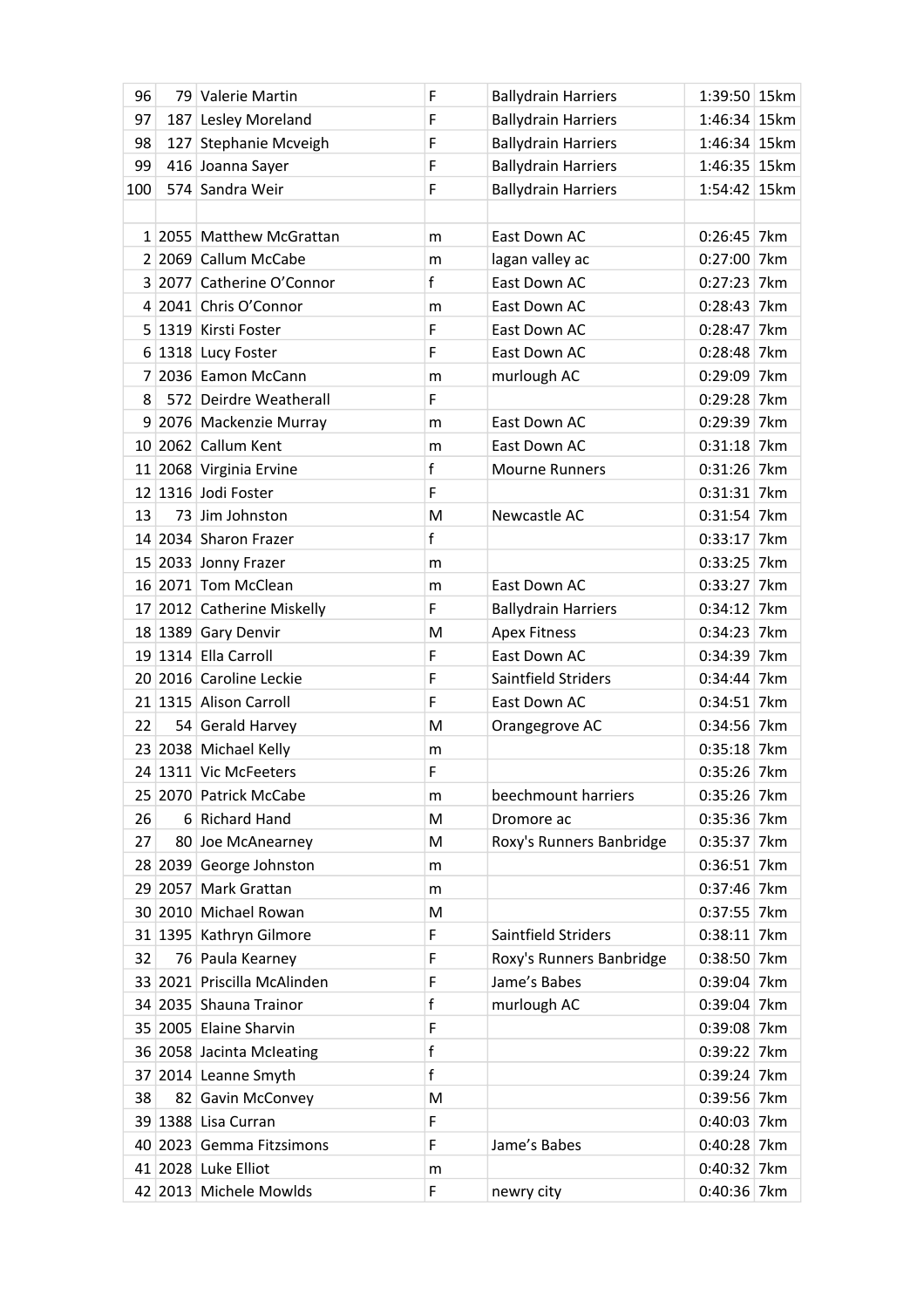|    |   | 43 2011 Deborah Morrow                              | F            | Saintfield Striders   | 0:40:47        | 7km |
|----|---|-----------------------------------------------------|--------------|-----------------------|----------------|-----|
|    |   | 44 2027 Lynn Elliot                                 | f            |                       | $0:40:57$ 7 km |     |
|    |   | 45 2022 Rasin Fitzsimons                            | F            | Jame's Babes          | $0:41:21$ 7 km |     |
| 46 |   | 309 Miss Roddy                                      | F            | <b>Ballygalget AC</b> | $0:41:24$ 7 km |     |
|    |   | 47 1387 Greg Curran                                 | M            |                       | $0:41:41$ 7 km |     |
|    |   | 48 2080 Nicole Laverty                              | f            | East Down AC          | $0:41:44$ 7 km |     |
|    |   | 49 1384 Catherine Clendenning                       | F            |                       | $0:41:55$ 7 km |     |
|    |   | 50 2047 Team Kerr                                   |              |                       | $0:42:45$ 7 km |     |
| 51 |   | 566 Jo-Anne Sims                                    | F            |                       | $0:43:05$ 7 km |     |
| 52 |   | 590 Bregeen Fitzimmons                              | F            | portaferry couchers   | $0:43:05$ 7 km |     |
| 53 |   | 571 Cushla Trainor                                  | F            |                       | $0:43:05$ 7 km |     |
| 54 |   | 263 Deirdre Rafferty                                | F            |                       | $0:43:30$ 7 km |     |
| 55 |   | 267 Nick Rafferty                                   | M            |                       | $0:43:51$ 7 km |     |
|    |   | 56 2031 Robert Naper                                | m            |                       | $0:44:00$ 7 km |     |
|    |   | 57 1309 Lily-Bo Faughey                             | F            |                       | $0:44:07$ 7 km |     |
|    |   | 58 2006 Susy Smith                                  | F            |                       | $0:44:07$ 7 km |     |
|    |   | 59 2079 Karen McFall                                | $\mathsf{f}$ | East Down AC          | $0:44:50$ 7 km |     |
| 60 |   | 588 Conal Murphy                                    | M            |                       | $0:45:42$ 7 km |     |
| 61 |   | 586 Jack Gill                                       | М            |                       | $0:45:44$ 7 km |     |
| 62 |   | 283 Donna Roddy                                     | F            | <b>Ballygalget AC</b> | $0:46:05$ 7 km |     |
|    |   | 63 2054 Maria Collins                               | f            |                       | $0:46:11$ 7 km |     |
|    |   | 64 2052 Colette Bohue                               | f            |                       | $0:46:11$ 7 km |     |
| 65 |   | 582 Gill Kimpton                                    | F            | East Down AC          | $0:46:25$ 7 km |     |
| 66 |   | 583 Gareth Kimpton                                  | M            | East Down AC          | $0:46:25$ 7 km |     |
|    |   | 67 2020 Margaret Magennis                           | F            | Jame's Babes          | $0:46:38$ 7 km |     |
|    |   | 68 2075 Elmear Degan                                | f            |                       | $0:46:51$ 7 km |     |
|    |   | 69 2074 Cathy Flinn                                 | f            |                       | $0:46:52$ 7 km |     |
| 70 |   | 593 Mauread Faughey                                 | f            | Saintfield Striders   | $0:47:42$ 7 km |     |
|    |   | 71 2032 Anne Naper                                  | f            |                       | $0:49:23$ 7 km |     |
| 72 |   | 569 Joan Telford                                    | F            | Saintfield Striders   | $0:49:44$ 7 km |     |
|    |   |                                                     |              |                       | $0:52:50$ 7 km |     |
|    |   | 73 1310 Katie-Rose Faughey<br>74 1376 Melanie Addis | F            |                       |                |     |
|    |   | 75 2048 Sarah Duff                                  | F<br>f       |                       | $0:58:18$ 7 km |     |
|    |   |                                                     |              |                       | $0:58:22$ 7 km |     |
| 76 |   | 584 Fintan Murphy                                   | M            |                       | $0:59:05$ 7 km |     |
|    |   | 77 2030 Matthew Taylor                              | m            | East Down AC          | 1:01:22 7km    |     |
|    |   | 78 2029 Jack Elliot                                 | m            |                       | 1:01:24 7km    |     |
|    |   | 79 2083 Bayley                                      | m/f          |                       | 1:10:47 7km    |     |
|    |   | 80 2084 Tristan Stocking                            | m            |                       | 1:10:47 7km    |     |
|    |   | 81 2082 Colin Bryan                                 | m            |                       | 1:14:06 7km    |     |
|    |   | 82 2081 Calsia Wawrzynek                            | f            |                       | 1:14:08 7km    |     |
| 83 |   | 99 Conor McGrath                                    | М            |                       | 1:14:16 7km    |     |
|    |   | 84 2086 Laurence Mc                                 | M            |                       | $1:14:17$ 7 km |     |
|    |   | 85 2085 Bayley                                      | m/f          |                       | 1:16:06 7km    |     |
|    |   | 86 1313 Harry Harron                                | M            |                       | 1:18:28 7km    |     |
| 87 | 7 | <b>Ruth Harron</b>                                  | F            |                       | 1:18:28 7km    |     |
|    |   | 88 2045 Samantha Anderson                           | f            |                       | 1:20:16 7km    |     |
|    |   | 89 2044 Valerie Briggs                              | f            |                       | 1:20:17 7km    |     |
| 90 |   | 8 Charlie Harron-Bonar                              | F            |                       | 1:23:59 7km    |     |